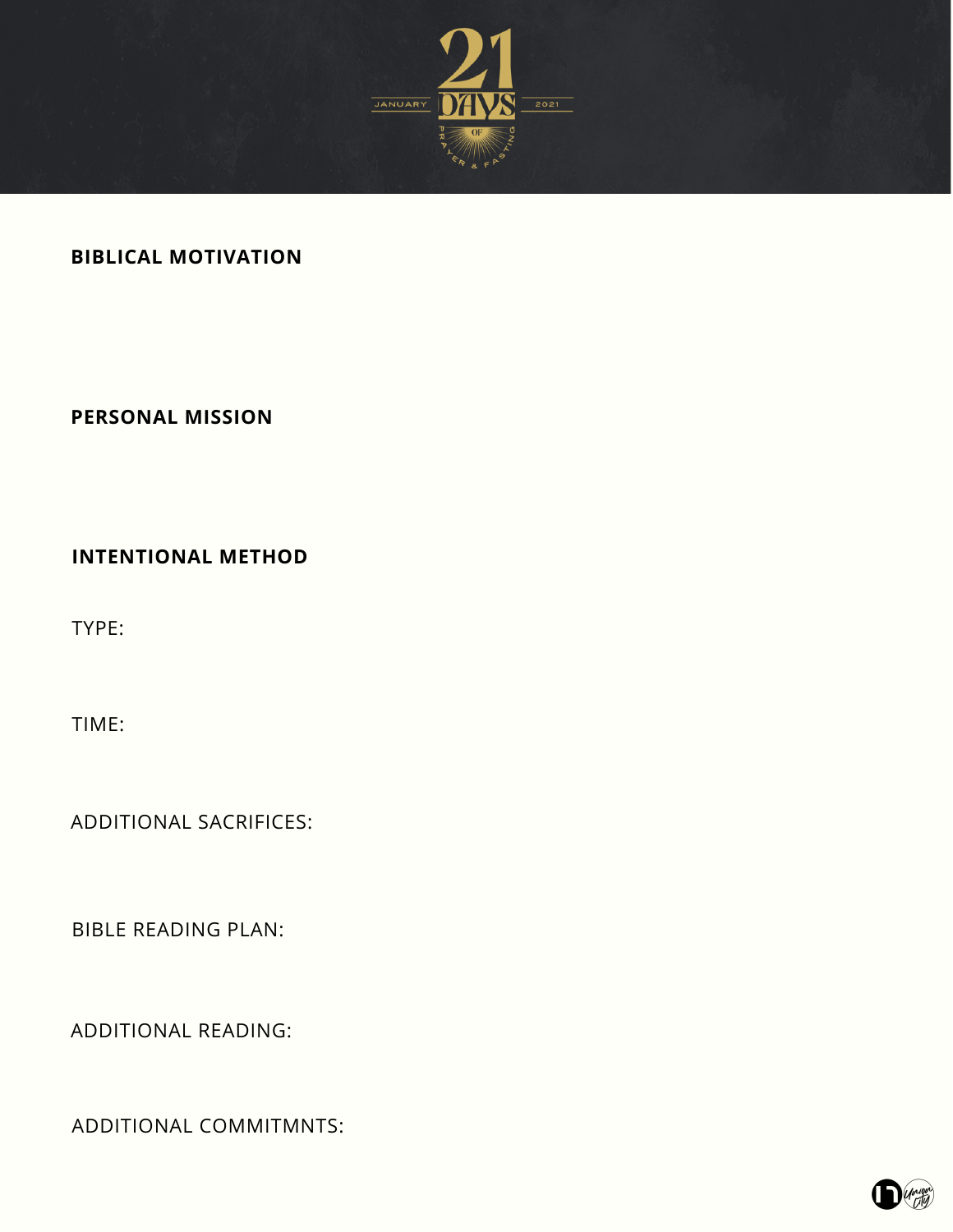

# **ENCOURAGEMENT & ACCOUNTABILITY**

*HEBREWS 10:24 AND LET US CONSIDER HOW WE MAY SPUR ONE ANOTHER ON TOWARD LOVE AND GOOD DEEDS...*

My signature

Encouragement & Accountability Partner

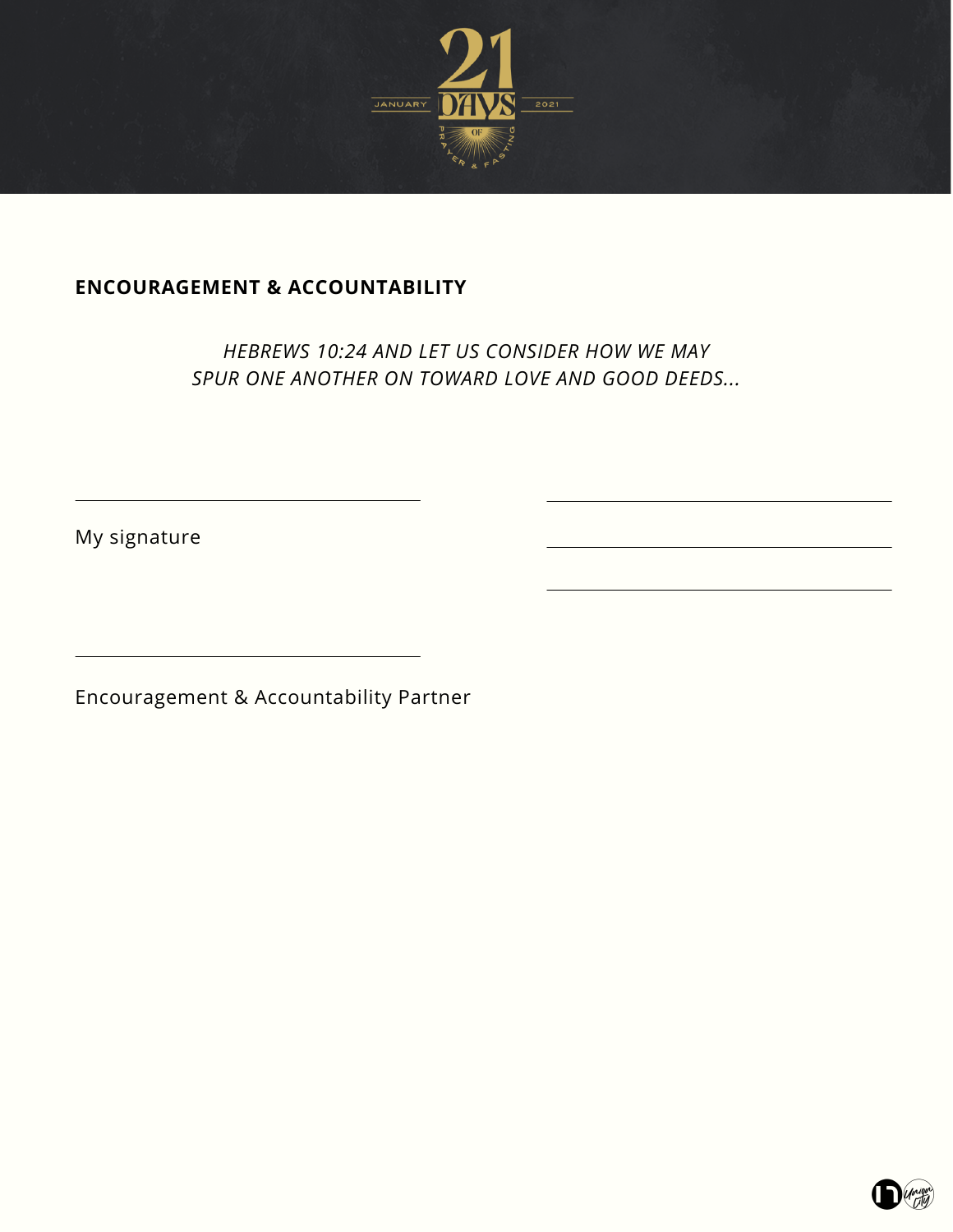

### **BIBLICAL MOTIVATION**

- . I AM THE TRUE VINE, AND MY FATHER IS THE GARDENER. HE CUTS OFF EVERY BRANCH IN ME THAT BEARS NO FRUIT. WHILE EVERY BRANCH THAT DOES BEAR FRUIT HE PRUNES SO THAT IT WILL BE EVEN MORE FRUITFUL. JOHN 15:1-2
- . REMAIN IN ME, AS I ALSO REMAIN IN YOU. NO BRANCH CAN BEAR FRUIT BY ITSELF; IT MUST REMAIN IN THE VINE. NEITHER CAN YOU BEAR FRUIT UNLESS YOU REMAIN IN ME. JOHN 15:4
- **.** THESE THINGS I HAVE SPOKEN TO YOU, THAT MY JOY MAY BE IN YOU, AND THAT YOUR JOY MAY BE FULL. JOHN 15:11

### **PERSONAL MISSION**

TO BE READY AND UNDERSTAND THAT I MUST BE PRUNED FOR TO MAKE GOD MAKE WAY FOR GREATER THINGS TO BE DONE THROUGH AND IN MY LIFE. TO BE GROUNDED COMPLETELY IN HIM, BECAUSE NOTHING CAN FLOW FROM ME IF I AM NOT FOUND IN CHRIST. TO WALK AND LIVE IN JOY NO MATTER THE CIRCUMSTANCE, KNOWING THAT I HAVE EVERYTHING IN CHRIST.

### **INTENTIONAL METHOD**

#### TYPE:

- 21 DAYS OF NO BREAKFAST AND LUNCH (OMAD)
- 21 DAYS OF NO SUGAR/CAFFEINATED DRINKS

#### TIME:

**• FROM SUNRISE SUN. JAN. IITH, 2021 TILL AFTER CHURCH SUN. JAN. 31ST, 2021** 

### ADDITIONAL SACRIFICES:

• FROM SUNRISE SUN. JAN. 11TH, 2021 TILL AFTER CHURCH SUN. JAN. 31ST, 2021

### BIBLE READING PLAN:

2 OF THE GOSPELS-MATTHEW, MARK, LUKE & JOHN CREATE A SIMPLE DEVOTIONAL FOR EZRA TO FOLLOW ALONG, SIMILAR TO THE JESSE TREE DEVOS

### ADDITIONAL READING:

GOSPEL FLUENCY (FINISH THIS)

### ADDITIONAL COMMITMNTS:

TO FAITHFULLY ATTEND EVERY FRIDAY NIGHT PRAYER (JAN. 8TH, 15TH, 22ND, 29TH)